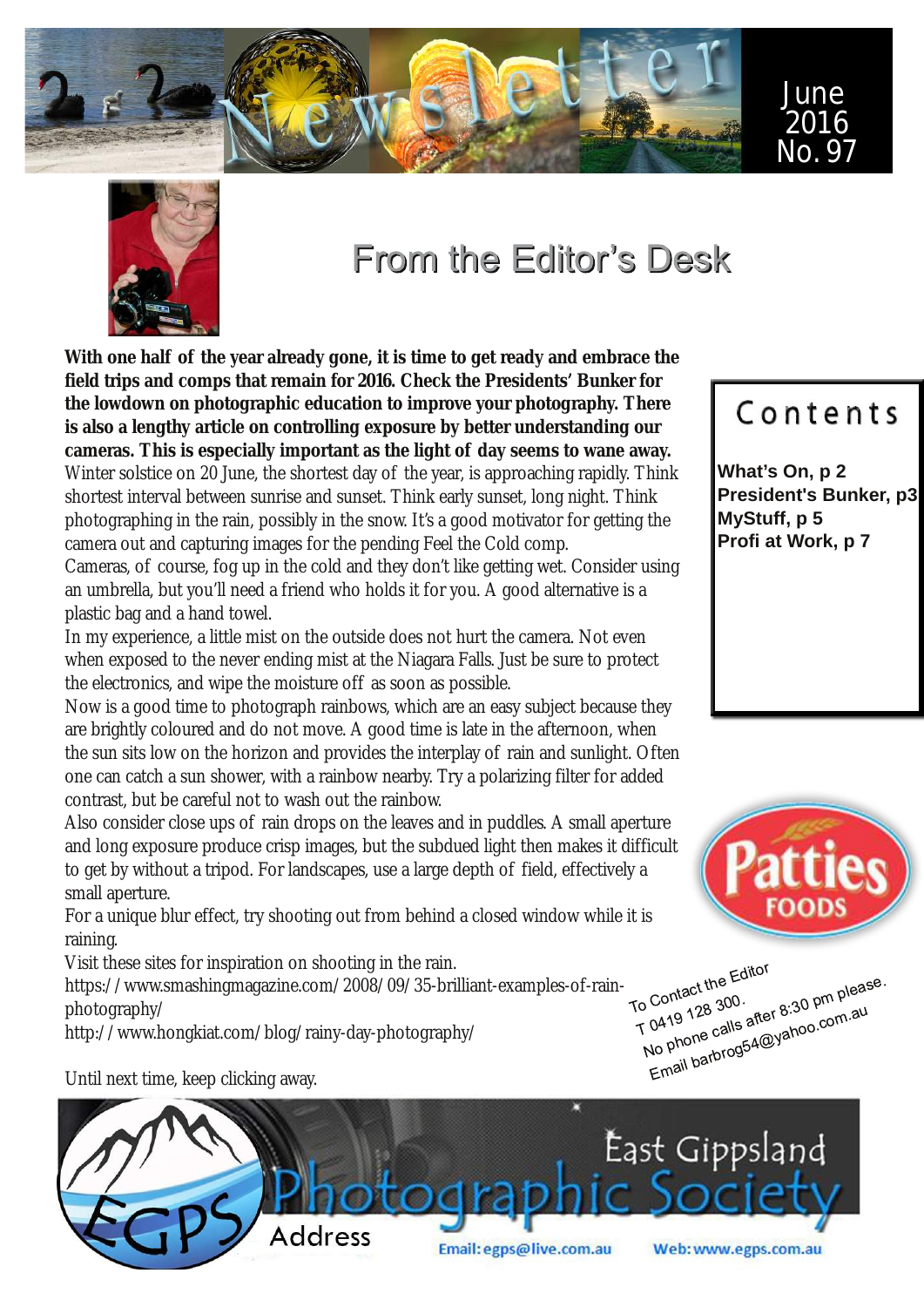# What's On



**The next Workshop of the EGPS will be held on Wednesday, 22nd of June 2016.**

Be there at 7 pm, for a 7:30 pm start. Please welcome Linda and Roger Keagle for a presentation on **Black and White photography.**

**For the short session, bring your cameras, manuals, questions and ideas to the Pentagon. There will also be a stand on photo editing for beginners, and information on free editing programs.**

**The Special Interest Group** on Photo Editing and Audio Visual Production meets on Wednesday, 15th of June at 7 pm, at the Historical Museum Hall, 40 Macarthur St, Bairnsdale.

Bring any issues or images you would like to work on, a laptop if you have one, or questions you may not be able to discuss at the Workshop Meetings due to time constraints.

**Next Field Trip**: Young Creek Waterfall near Orbost, on 18th June 2016, for an 08:30 departure from the Mc Donald's carpark in Bairnsdale. Contact Bruce Jennings on 0402049169, if you'd like to go. Also check at the website at egps.com.au prior to departure, in case the details have changed since the time of writing.

**Pubs Comp photos** are due for submission Wednesday 22nd June 2016. Any photograph is acceptable, where the subject depicted is a pub, in all its guises and operations, currently operating, historic or closed. This includes the building, fittings and people within the pub, and can include abandoned buildings or ruins where it is obvious that the building was once a pub.

## **What's on elsewhere**

**The Shrine of Remembrance** in Melbourne is hosting a photographic exhibition by the name of 1966, is open until 2nd July. The exhibits commemorate the year Australia sent its first troops to the war in Vietnam.

**An Australian portrait competition** offers a first prize of \$2,000, open to amateurs and professionals. Entries can be submitted from 1st June until 30th September 2015. Sorry, guys, this one is open to women photographers only.

For more information, see http://www.photoreview.com.au/news/new-photographic-portrait-prize

For a smorgasbord of **online inspiration**, check the website of the Australian Professional Photography Awards. http://www.aippappa.com/



June 2016, No 97

For some ideas on Pub photography, go to https://www.google.com.au/search?q=photos+take n+of+pubs+or+within+pubs&rlz=1T4ACAW\_enA U367AU370&source=lnms&tbm=isch&sa=X&ved =0ahUKEwiQlsfOl6HJAhVFnqYKHfxB80Q\_AUICCgC&biw=1344&bih=697

**Entries for the next competition**, Feel the Cold, are due on 24th August 2016. This assignment challenges you to produce a photograph that evokes a feeling of cold in others. Consider ways you can use composition, perspective, light, colour, and texture to evoke this feeling. YouTube and Google offer valuable resources on this topic.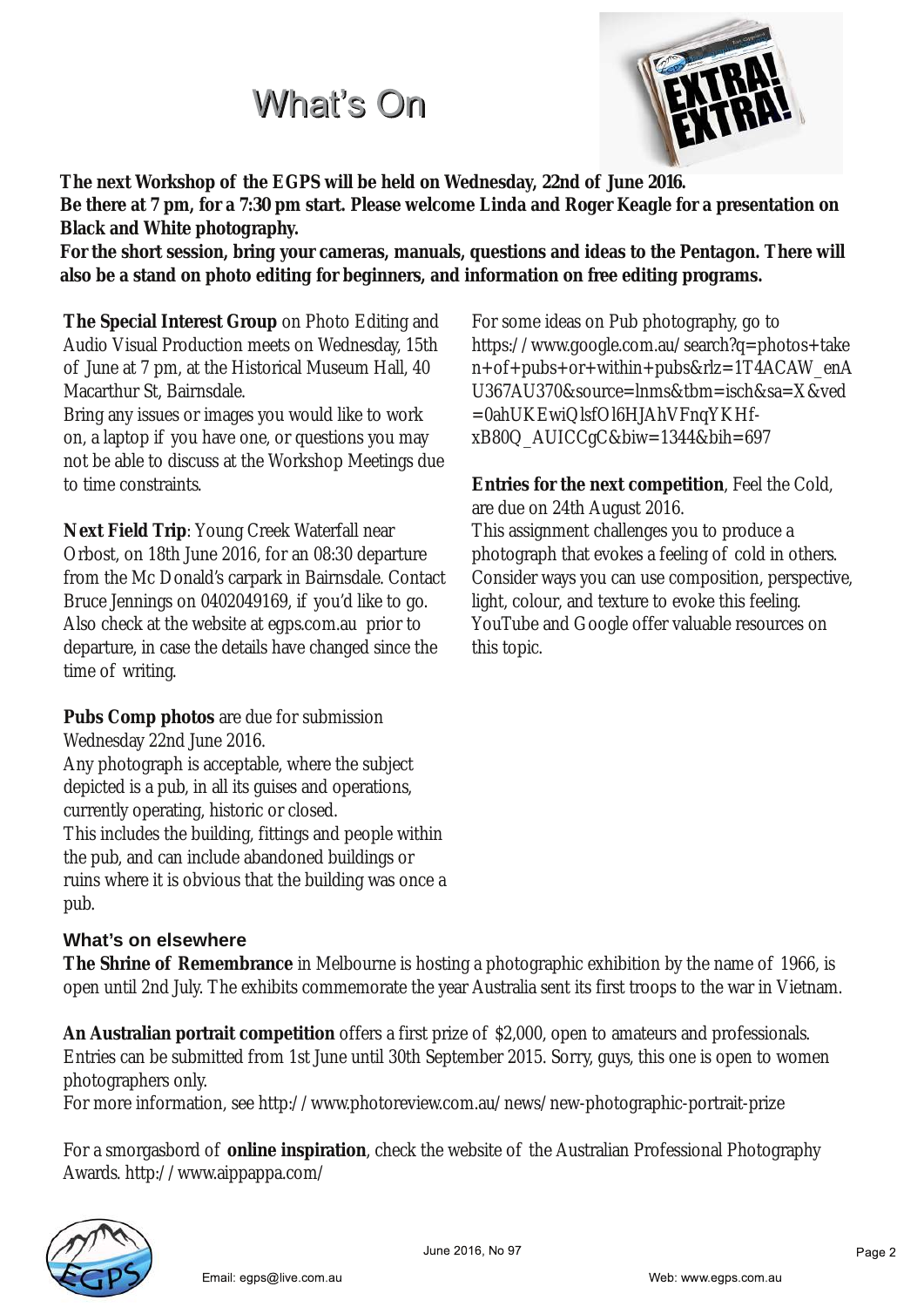

From the President's Bunker

### Hi Everyone,

What a wet wintery Sunday it's been. There's no better way to spend a wet wintery Sunday than with your computer and a file of unedited photos. How many hours can one waste?? And then there's that "You Tube" you have been wanting to watch and that article in your "Australian Photography" magazine you want to re-read. A whole wet wintery Sunday to dedicate to your photography - exactly what I have been up to all day. To evolve as photographers we need to practice, practice & practice some more. We also need to become sponges absorbing information, tips and knowledge from the internet. books, magazines, workshops, our fellow photographers and club members. I am off to Macquarie Island in December to photograph the birds and wildlife. Bird photography is not something I have done much of in the past. Thus to ensure I am able to keep up with the pro's I'm sailing with (and bring home that elusive bird photo). I have been scanning the internet for tips and I've been out and about practicing with my new 100 -400ml lens. Believe me it's not easy to ensure a fast moving ball of fluff is sharp!! Thinking about shutter speed & ISO, panning & zooming whilst pointing a heavy lens toward the sky is no mean feat - I will need to do some weight training before I get on this boat. However the practice is paying off and I've edited some Metung locals this arvo.



One of the most pleasurable ways to leam is to listen to an experienced & successful photographer whilst viewing their work. Over the next few months EGPS will be hosting some great speakers giving all our members the opportunity to leam new skills and techniques regardless of what each one of us loves to photograph.

### Here's some "Learning" dates for your diaries.

Email: egps@live.com.au

#### Wednesday 27th July:

Linda & Roger Keagle will be presenting a session on "Black & White Photography". Linda & Roger Keagle are from Korumburra and have a wealth of knowledge and experience as photographers. Definitely a presentation not to miss.

### Saturday 13th August:

EGPS will be hosting a one day "Still Life Workshop". Adrian Smith will be our presenter for the day. Adrian is a Melbourne based photographer with a great love for still life and a great talent for taking still life photos - he's also a very entertaining presenter. This will be a hands on workshop - bring camera, tripods and "bits & pieces" to build some still life scenes. Adrian's focus will be helping members to create a still life scene and use natural light to capture the photo. The use of artificial lighting techniques will also be discussed. This should be a great fun on a hands-on day, and one not to be missed. Stay tuned for more information.

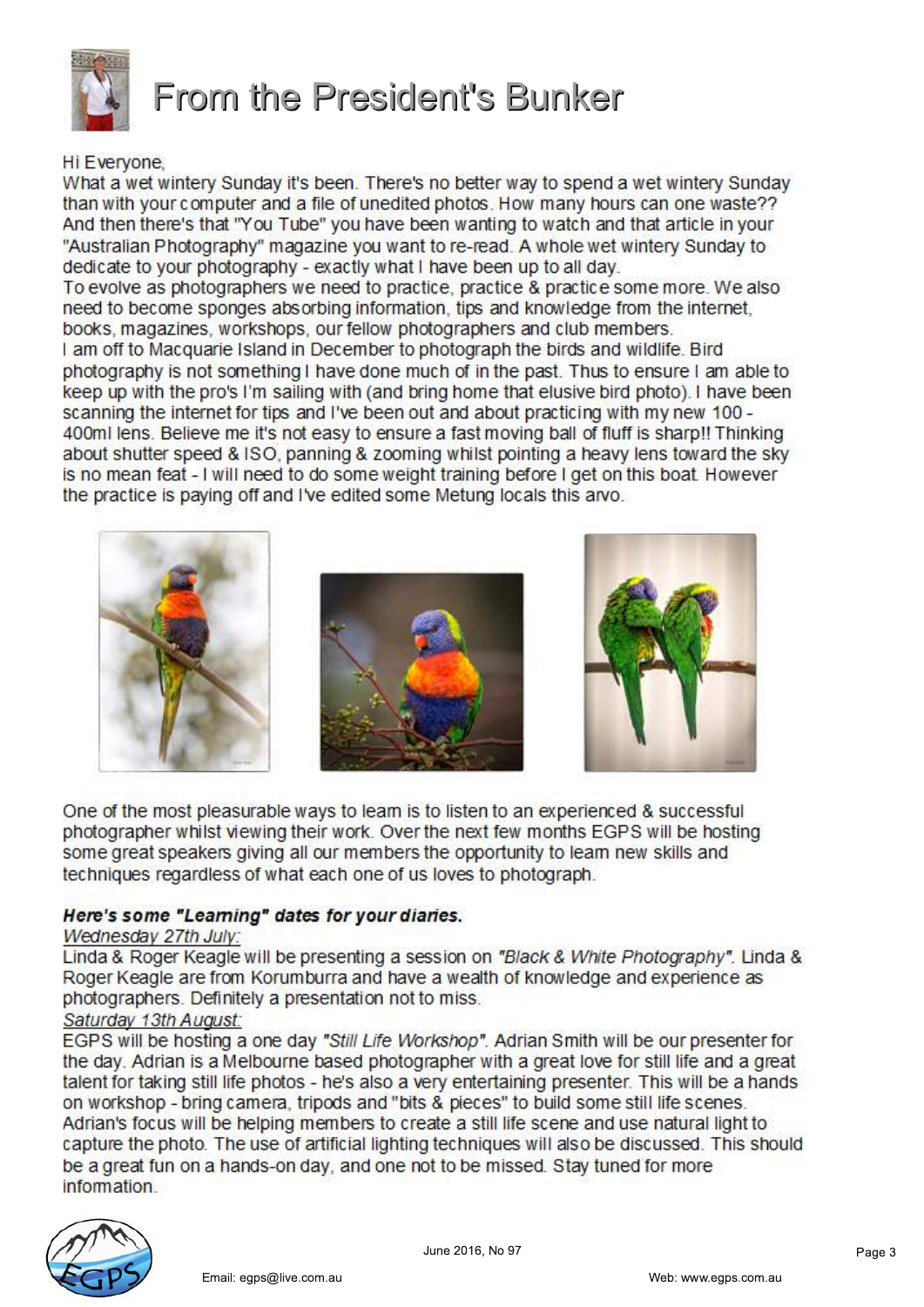From the President's Bunker, cont. from p 3

#### Wednesday 24th August:

Shelly Nundra, a Gippsland based photographer, will present some of her work and talk about how she uses macro photography to create abstract pieces of art. Shelly's presentation will open our minds to new ways we can use our photos. Wednesday 23rd November:

Mat White is going to talk about Drones and their use in photography. Drones are taking photography to a new level - particularly commercial & real estate photography. It will be fascinating to hear what Mat has to say about these flying machines and their cameras.

For those of you who love the tactical feel of a book in your hands, the "Australian" Photography" magazine this is a great, easy to read and understand "learning" tool to have on the bedside table. It is available at all good newsagents, or buy a subscription online and have it posted out. "Australian Photography" makes a great Christmas or birthday present. This month's edition has an article on Panoramas including tips for taking your photos and how to successfully process these photos to create your final image. There is also an article on capturing unique flower images. Not to mention the full page spread of "photo tours" websites to investigate and trips to save up for - purely educational of course!!!! Check out their website http://www.australianphotography.com/

The internet provides us with an unlimited supply of photographic material for our absorbing brains, particularly YouTube. We can watch these again and again. If you have not discovered "Adorama Photography" go exploring - remember to stop for lunch!!! Scott Kelby is another professional with a wealth of information who has published on YouTube and in his books. What about simply Googling your camera type, ie Canon - another year or two of YouTube available to watch at your pleasure.

And then there's the library - I could go on forever. The important thing is we get out there. keep practicing and continue to learn and evolve as photographers. Isn't that what we love doing?



Happy snapping,

Vicki



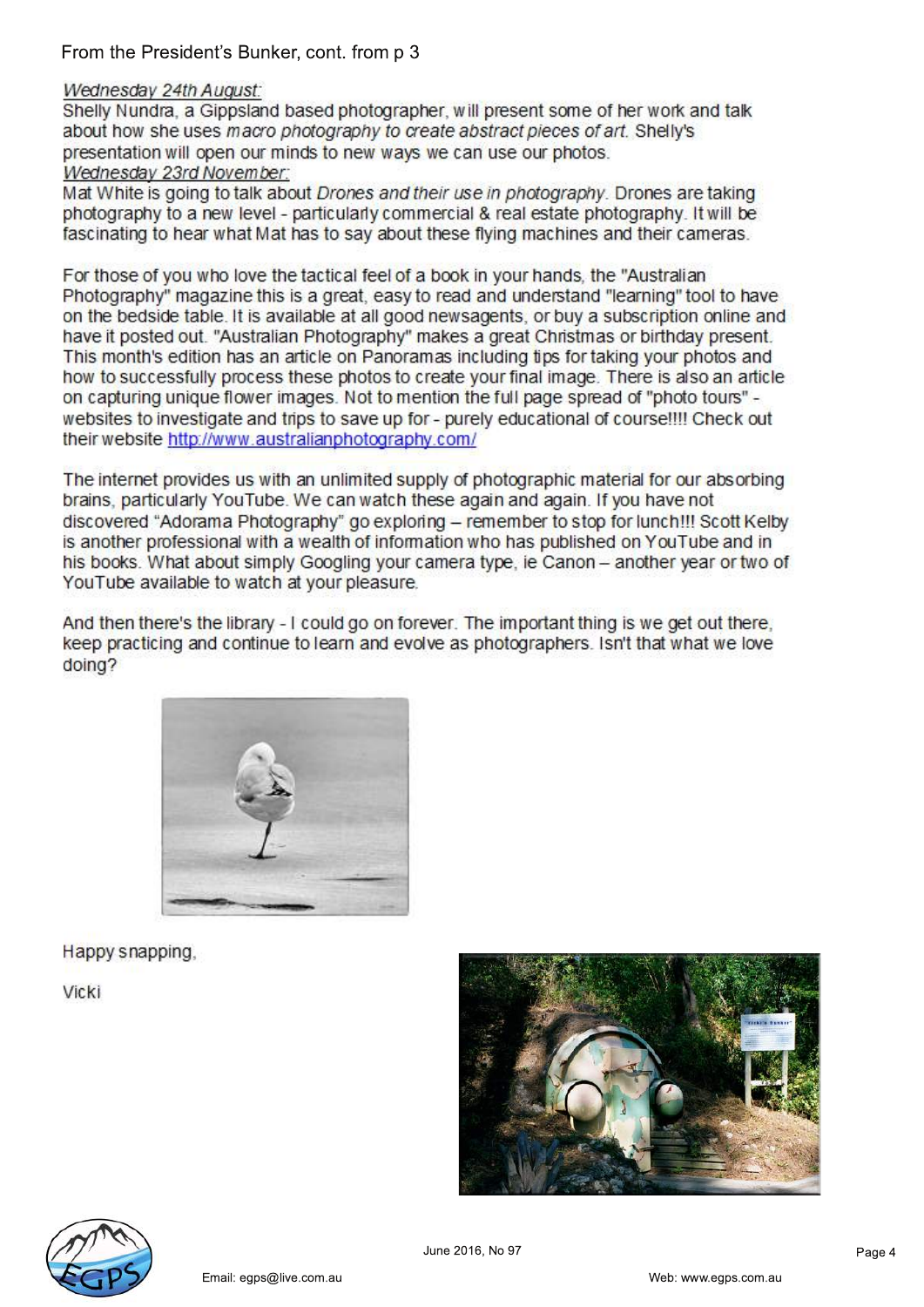# MyStuff

# **By Jenny Conn**

**Loved looking through my mum and dad's old photos when I was little, which is where love for photos started. First camera was a Kodak instamatic 126 film camera given to me by my brother when I was about 12.**

When about 20, started to get interested in photography, bought my first SLR - a base model Nikon EM - and used to like taking black and white, developing my own for a couple of years. I had a friend who was studying Photography at University who taught me a bit about it all. Used to love watching the images appear on the blank piece of paper lying in the chemical tray.

A trip to New Zealand in 1984 I bought duty free a Nikon FE2 DSLR. Unfortunately, never got it off Auto! Paul used to race motocross, so used to take a lot of photos at the races. After a couple of years, we moved, started a family and a business. With film and processing being so expensive, and only taking family snaps, I sold my kit while it was still worth good money.

My first Digital Camera was a 3.2 MP Olympus Camedia. Unfortunately, it met a sad end when I left it on the outside table....and our young Labrador thought it might be tasty! About 6 1/2 years ago, Paul bought me a Nikon D5000 for my birthday and encouraged me to get back into it more seriously.



A year later, had added a zoom lens and couple of other bits of kit, so thought it time to take it off auto and start to learn how to use it properly. Started taking in Aperture Priority, practicing with settings on the bees on the apple tree in the back yard, and other stuff in the garden. That way it didn't matter if they didn't turn out ok. Also started buying Magazines and reading about stuff and looking at the images printed in them.

I joined the club in the beginning of 2011 after talking to Ronnie when I attended the Club Exhibition in 2010 at the Tourist Information Centre in Lakes, and continued later on while taking photos one evening at Metung. I have really enjoyed my time with the club and going on whatever field trips I am able to. About 2 1/2 years ago I updated to a Nikon D600/D610 and have since been learning to use manual most of the time.





Email: egps@live.com.

I like taking photos of whatever is about me. Don't take as many landscapes as I thought I would in the early days. Like doing night photography with Justin, going out to the bush taking photos of the native orchids and other bush flowers and insects there, and whenever I can, still like taking photos of motocross racing, and just going for a drive with the camera at the ready. Gets Melinda and I out of the house, too, and we often go for drives as a family.

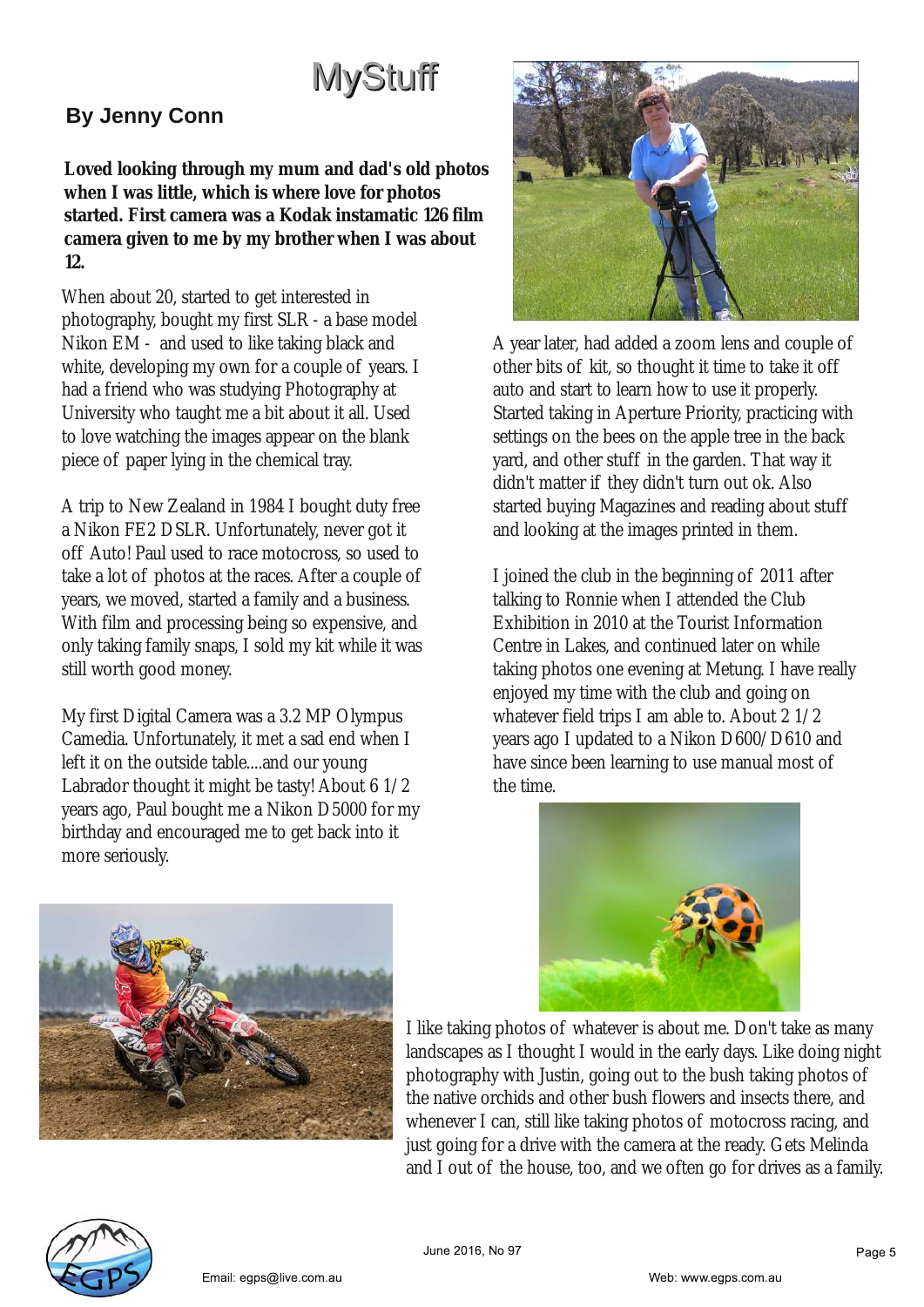## MyStuff, cont. from p 5

I do most of my editing in Nikon NX2, and having got Lightroom for Christmas, starting to use that more as well. I have Photoshop, but only use it now and then. I worked for about 6 months in Photo Gold, (a Camera and processing shop that was in Bairnsdale), when we first came to Lakes. What I learnt there has been very helpful in understanding about densities and colour balances.

Jenny's tip for macro photography: "increase the exposure by about 1 or 2 stops, and use the histogram on the camera screen. It tells you straight away if the exposure is not right, and if the highlights are blown out."



"It reminds me of when we were children at the farm."



Jenny is now an A grade member of the East Gippsland Photographic Society. Hardly any competition goes by, when her submitted work does not receive at least one award from the judges.



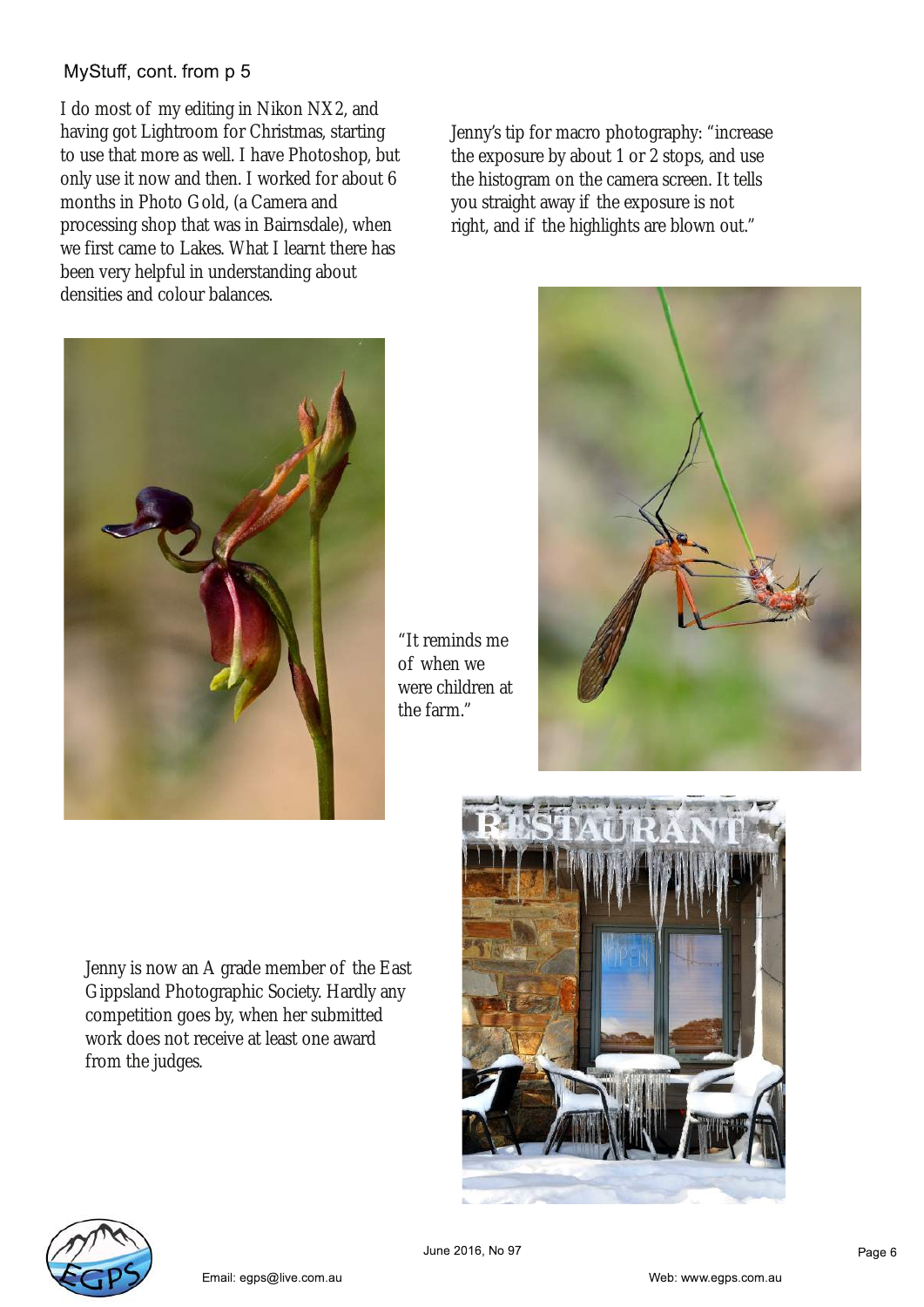# Profi at Work

**Exposure Triangle**



**This article is based on a presentation by Bruce Jennings on the Exposure Triangle at the May 2016 workshop.**

**Bruce's presentation has been divided into two parts. First, we become familiar with the exposure triangle, and how the elements of this triangle combine to produce the photograph. Part 2 builds on this knowledge and explores how automated camera settings handle the different elements of the exposure triangle. Part 2 conuinues in the next edition**

# **Part 1, inside the triangle.**

The user's manual is a great resource for finding various settings on your camera, but it's not a very good teacher. Rarely are these manuals written in plain English. So, how about a brief explanation of a few key features written in an easy-to-understand language?

A photograph's exposure determines how light or dark an image will appear when it's been captured by your camera. Believe it or not, this is determined by just three camera settings. These three key elements are also called the Exposure Triangle. Mastering their use is essential to develop photographic intuition. Say goodbye to the snapshot look!

**ISO** sets the sensitivity of the sensor to **light. Increasing the ISO allows for** working in lower light conditions.

**Aperture** (f-stop) is the size of the opening of the lens. It allows for light to fall on the sensor. The more light falls on the sensor, the brighter the image.

Email: egps@live.com.

**Shutter Speed**, also called "exposure time", refers to how long how long the camera sensor is exposed to light. It thereby determines image sharpness, because long shutter speeds mean blurred images unless a tripod is used. This is caused by either the subject or the camera moving while the shutter is open.

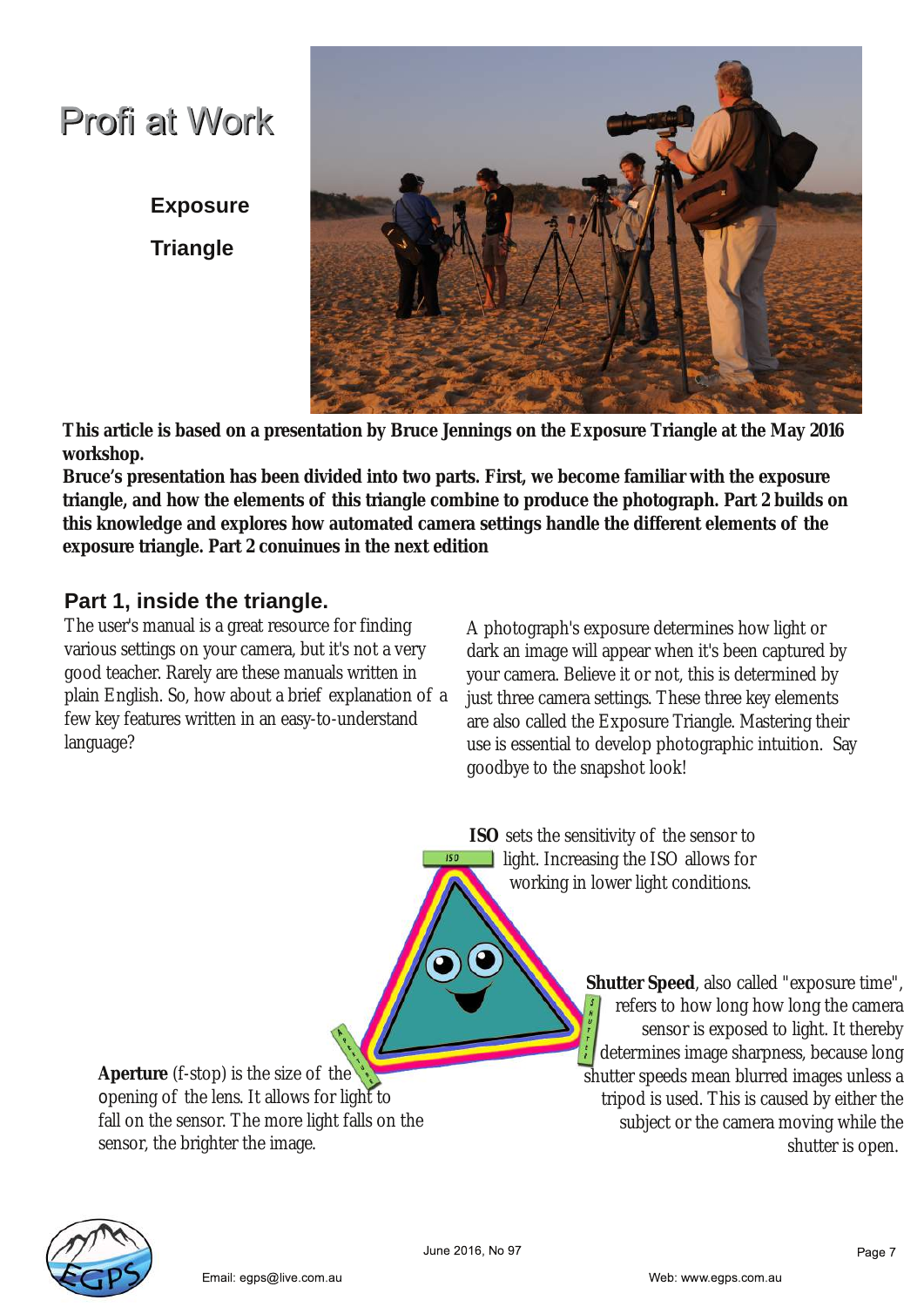# **Shutter Speed**

### **Table 1.**

Shutter speed's influence on exposure is perhaps the simplest of the three camera settings: it correlates exactly 1:1 with the amount of light entering the camera. For example, when the exposure time doubles, the amount of light entering the camera doubles. It's also the setting that has the widest range of possibilities.

| <b>Shutter Speed</b>   | <b>Typical Examples</b><br>Specialty night and low-light photos on a tripod |  |  |
|------------------------|-----------------------------------------------------------------------------|--|--|
| $1 - 30 +$ seconds     |                                                                             |  |  |
| $2 - 1/2$ second       | To add a silky look to flowing water                                        |  |  |
|                        | Landscape photos on a tripod for enhanced depth of field                    |  |  |
| 1/2 to 1/30 second     | To add motion blur to the background of a moving subject                    |  |  |
|                        | Carefully taken hand-held photos with stabilization                         |  |  |
| $1/50 - 1/100$ second  | Typical hand-held photos without substantial zoom                           |  |  |
| 1/250 - 1/500 second   | To freeze everyday sports/action subject movement                           |  |  |
|                        | Hand-held photos with substantial zoom (telephoto lens)                     |  |  |
| 1/1000 - 1/4000 second | To freeze extremely fast, up-close subject motion                           |  |  |

How do you know which shutter speed will provide a sharp hand-held shot? With digital cameras, the best way to find out is to just experiment and look at the results on your camera's rear LCD screen (at full

zoom). If a properly focused photo comes out blurred, then you'll usually need to increase the shutter speed, keep your hands steadier, or use a camera tripod.



Shutter speed is measured in fractions of a second, and indicates how fast the curtains at the film plane open and close. The shutter speed controls how long light enters the lens and hits the image sensor or film plane. The shutter speed enables you to capture the world in split seconds, but it can also absorb the world at speeds upwards of three and four seconds (or remain continually open up until the photographer wants to close the curtain).

## **Aperture**

A camera's aperture setting controls the area over which light can pass through your camera lens. It is specified in terms of an f-stop value, which can at times be counterintuitive, because the area of the

Email: egps@live.com.

opening increases as the f-stop decreases. In photographer slang, when someone says they are "stopping down" or "opening up" their lens, they are referring to increasing and decreasing the fstop value, respectively.

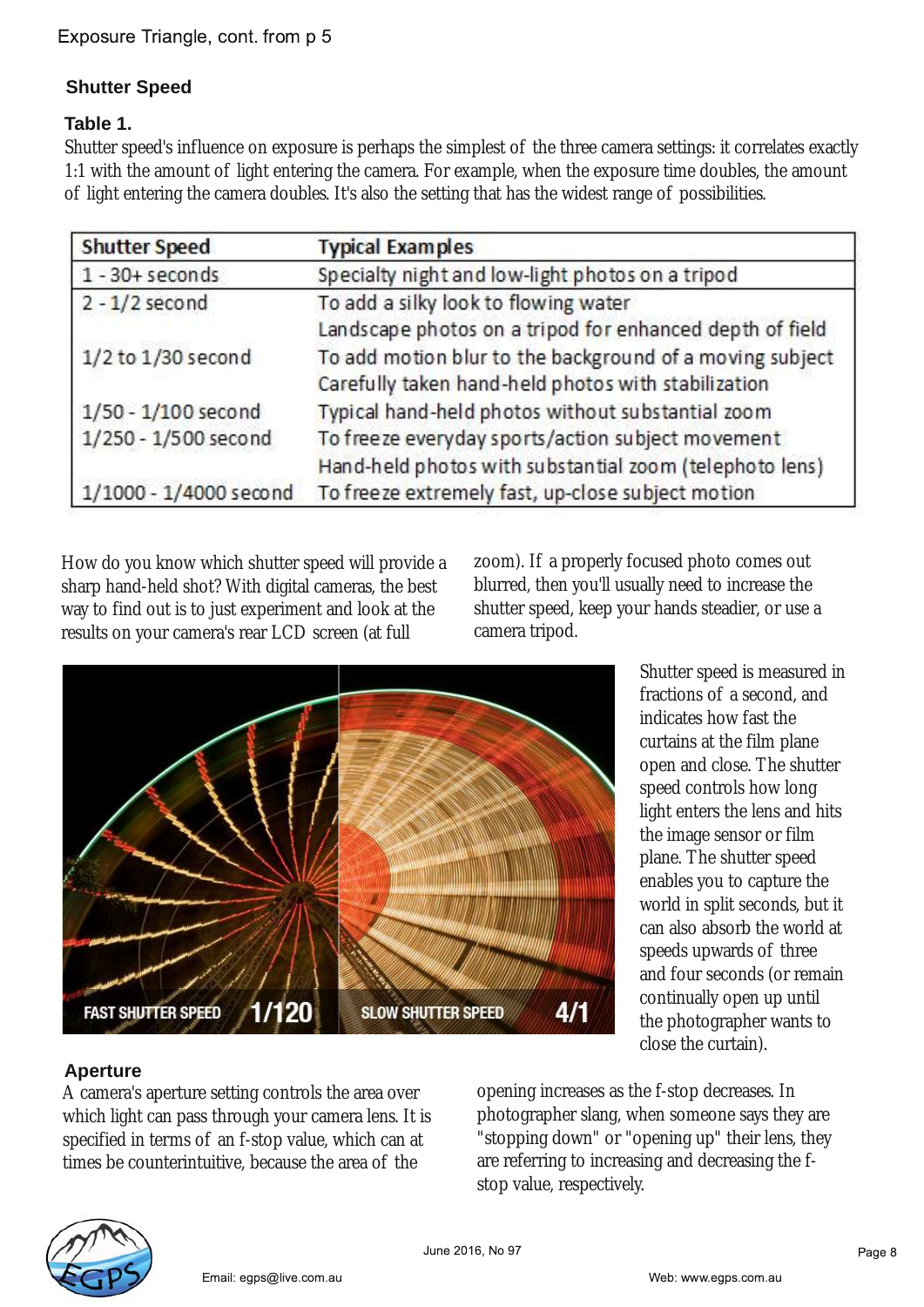### Exposure Triangle, cont. from p 8

| <b>Aperture Setting</b> | <b>Relative Light</b> | <b>Example Shutter Speed</b> |                                                                                                                                                                                                                                                  |
|-------------------------|-----------------------|------------------------------|--------------------------------------------------------------------------------------------------------------------------------------------------------------------------------------------------------------------------------------------------|
| f/22                    | 1X                    | 16 seconds                   | Table 2.                                                                                                                                                                                                                                         |
| f/16                    | 2X                    | 8 seconds                    | Every time the f-stop<br>value halves, the light-<br>collecting area<br>quadruples. There's a<br>formula for this, but<br>most photographers<br>just memorize the f-<br>stop numbers that<br>correspond to each<br>doubling/halving of<br>light. |
| f/11                    | 4X                    | 4 seconds                    |                                                                                                                                                                                                                                                  |
| f/8.0                   | 8X                    | 2 seconds                    |                                                                                                                                                                                                                                                  |
| f/5.6                   | 16X                   | 1 second                     |                                                                                                                                                                                                                                                  |
| f/4.0                   | 1,399,32<br>32X       | 1/2 second                   |                                                                                                                                                                                                                                                  |
| f/2.8                   | 64X                   | 1/4 second                   |                                                                                                                                                                                                                                                  |
| f/2.0                   | 128X                  | 1/8 second                   |                                                                                                                                                                                                                                                  |
| f/1.4                   | 256X                  | $1/15$ second                |                                                                                                                                                                                                                                                  |

### **Depth of Field**

Aperture setting determines depth of field; the range of distance over which objects appear in sharp focus. The distance of this sharpness is further influenced by print size and viewing distance from the object.

The depth of field does not abruptly change from sharp to unsharp, but instead occurs as a gradual transition. In fact, everything immediately in front of or in back of the focusing distance begins to lose sharpness — even if this is not perceived by our eyes or by the resolution of the camera.

Email: egps@live.com.